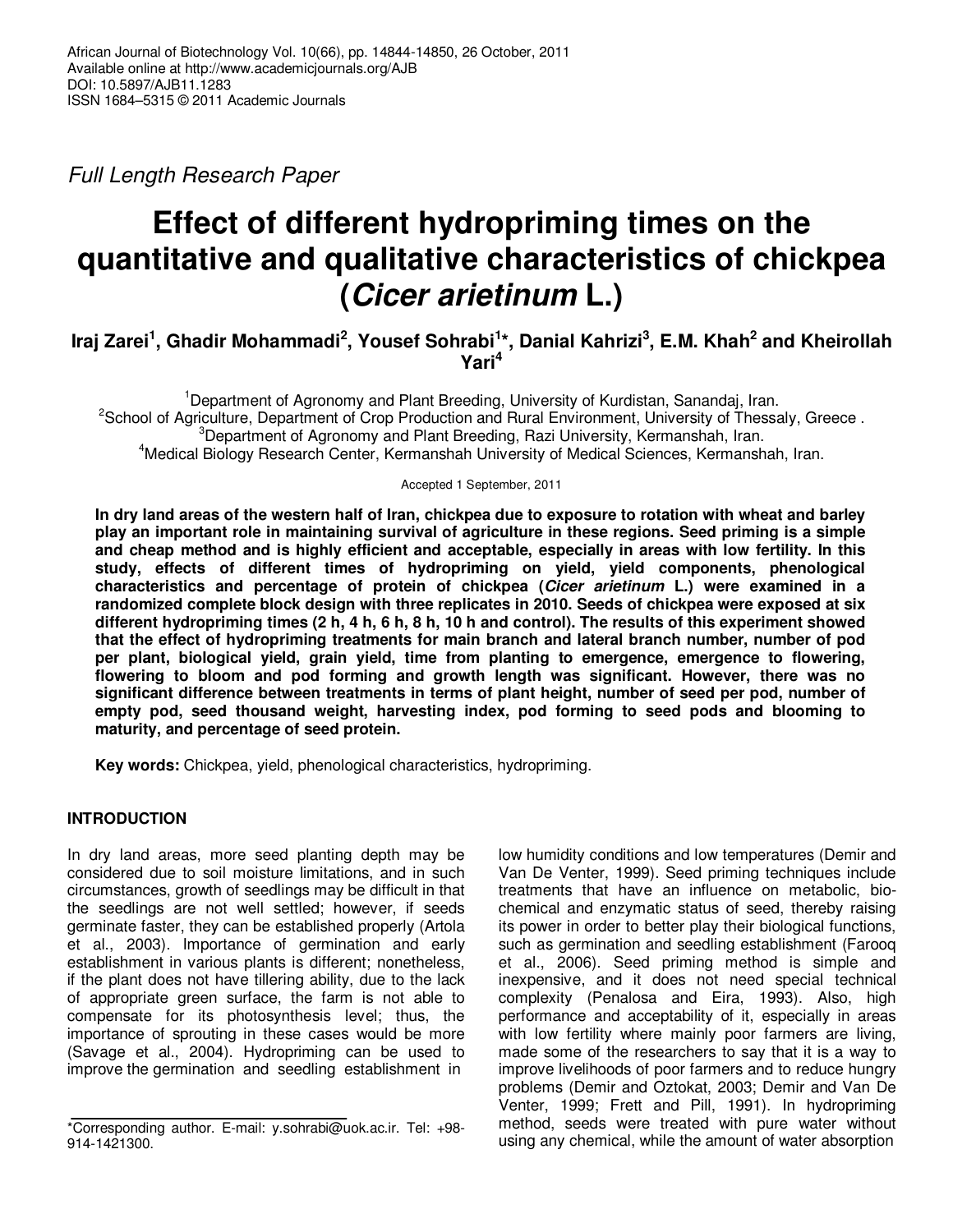was controlled by seeds through the period when seeds are in contact with pure water (Penalosa and Eira, 1993). With the decreasing duration of water absorption or performance of treatment in low temperature, rootlet is prevented (Fujikura et al., 1993). As a result of this treatment, the metabolic activity of germination is stimulated and it gains balance in a place that causes improvement of the germination rate, uniformity of plant growth and improvement in vigor and seedling growth (Artola et al., 2003; Fujikura et al., 1993). Acceleration of germination in prime seeds can be due to the increasing activity of the degrading enzymes, such as  $\alpha$ - amylase, synthesis of RNA and DNA, the amount of ATP and the number of mitochondria (Afzal et al., 2002). In seedling, rootlet and stem length show increase in the germination of prime seeds, though this increase is higher in rootlet, growth rate and root development. Also, increase in cell divisions in the root cap is more and this along with better water and nutrient absorption can improve the establishment of plants. This matter in the study about the roots of tomato, maize and rice has been approved (Mauromicale et al., 1994). Rapid and optimal germination can often spread in the root system in a shorter time and it causes better establishment and usage of environmental inputs (Khan et al., 1992). For the fact that germination and seedling establishment in prime seeds is faster, better and more uniform, the plants develop their root system in a shorter time with favorable absorption of water and nutrients, and a production of the photosynthesis parts to reach the autotrophic period. However, having these conditions in terms of biological and ecological status is good for the plant (Duman, 2006). Seed priming give better utilization of the environmental inputs, such as: water, light to the plant, and ability to compete with other plants and organisms in terms of ecological characteristics. The results of these factors could lead to increase of the duration and level of photosynthesis in plants (Chivasa et al., 1998; Finerty et al., 1992). Clark et al. (2001) during a two-year experiment with corn observed that hydropriming can increase the yield of corn by an average of 14%. Kaur et al. (2005), during studies on the effects of seed priming on chickpea, observed that yield was increased by 11%. However, diverse results have been reported by other researchers; although, Bailly et al. (2000) reported that application of priming and osmopriming in sunflower reduced germination time. The purpose of this study was to determine the best time of hydropriming and its effects on various quantitative and qualitative characteristics of chickpea. Thus, the set of these traits can make growth of chickpea faster with better establishment of seedling in unfavorable dry land conditions and lead to better tolerance in this situation.

#### **MATERIALS AND METHODS**

This experiment was conducted in Mahidasht, Iran, with the geographic latitude of 34° 32' 53'' N and longitude of 46° 59' 16'' E and an elevation of 1371 m above sea level during the 2010

growing season. In this study, the seed of Hashem cultivar was prepared from the Sararood Dryland Institute, though the initial humidity of seeds was 10%. Seeds before planting were exposed to 6 hydropriming treatments (2 h, 4 h, 6 h, 8 h, 10 h and control) in a randomized complete block design with three replications. For doing hydropriming treatments, the required size of pea seeds in plastic containers were placed, and then distilled water was added to the seeds at a temperature of 25°C for 2, 4, 6, 8 and 10 h. Seeds after conducting priming treatments were air dried to reach the 10% humidity. The seeds were then put in the refrigerator at a temperature of 5°C until it was later used. Land preparation operations including ploughing, disk and trowel to the desired way, before planting was done in the first half of October. After taking track, map test was implemented on the ground. Planting chickpea as autumn planting in the first half of November was done by hand. Each plot contains 14 lines, and the distance between two lines in the plot was 50 cm, while the distance between two replicates was considered as two meters. Different stages of plant phenology were determined for 50% of the plants on that stage (Keatinge and Cooper, 1983); although, the seeds that part of their seedlings in the soil surface was visible as green seeds were considered (Fehr and Caviness, 1980). After removal of margins, plants were harvested by hand, while seed protein content was obtained through Kjeldahl method. The harvesting index was calculated by dividing grain yield (g)/on total shoot dry weight (g) (Keatinge and Cooper, 1983). Before complex statistical analysis, normality tests were performed and after ensuring normal distribution of data, their analysis was attempted. The data obtained from the study were analyzed by the statistical software of SAS, and the mean data were done by DUNCAN test ( $P \le 0.05$ ). Nonetheless, Excel 2003 software was used for charting.

#### **RESULTS AND DISCUSSION**

#### **Plant height**

The result of analysis of variance showed that hydropriming effect on plant height is not significant (Table 1).

#### **Number of branches**

Results of analysis of variance showed that the effect of hydropriming on number of main branch ( $P \le 0.05$ ) and the number of lateral branches was significant ( $P \le 0.01$ ) (Table 1). Hydropriming for 6 h and the control of plants had the highest (2.93) and lowest (2.57) number of main branches, respectively (Table 2); whereas the mean comparison showed that hydropriming for 6 h with 7.20 and hydropriming for 10 h with 5.43 had the maximum and minimum number of lateral branches respectively (Table 2). In 10 h hydropriming, the number of lateral branches reduced; in this case, determining the appropriate hydropriming time was obvious. Penalosa and Eiraw (1993) stated that the action of unsuitable hydropriming time has negative effects on tomato seeds. Increasing the number of main and lateral branches by hydropriming could probably be due to better performance of primed seeds in using environmental resources. It is possible that in plants that are established lately, reduction of soil moisture in the vegetative stage caused reduction in the number of branches. Also, it seems that in the treatments which have longer time of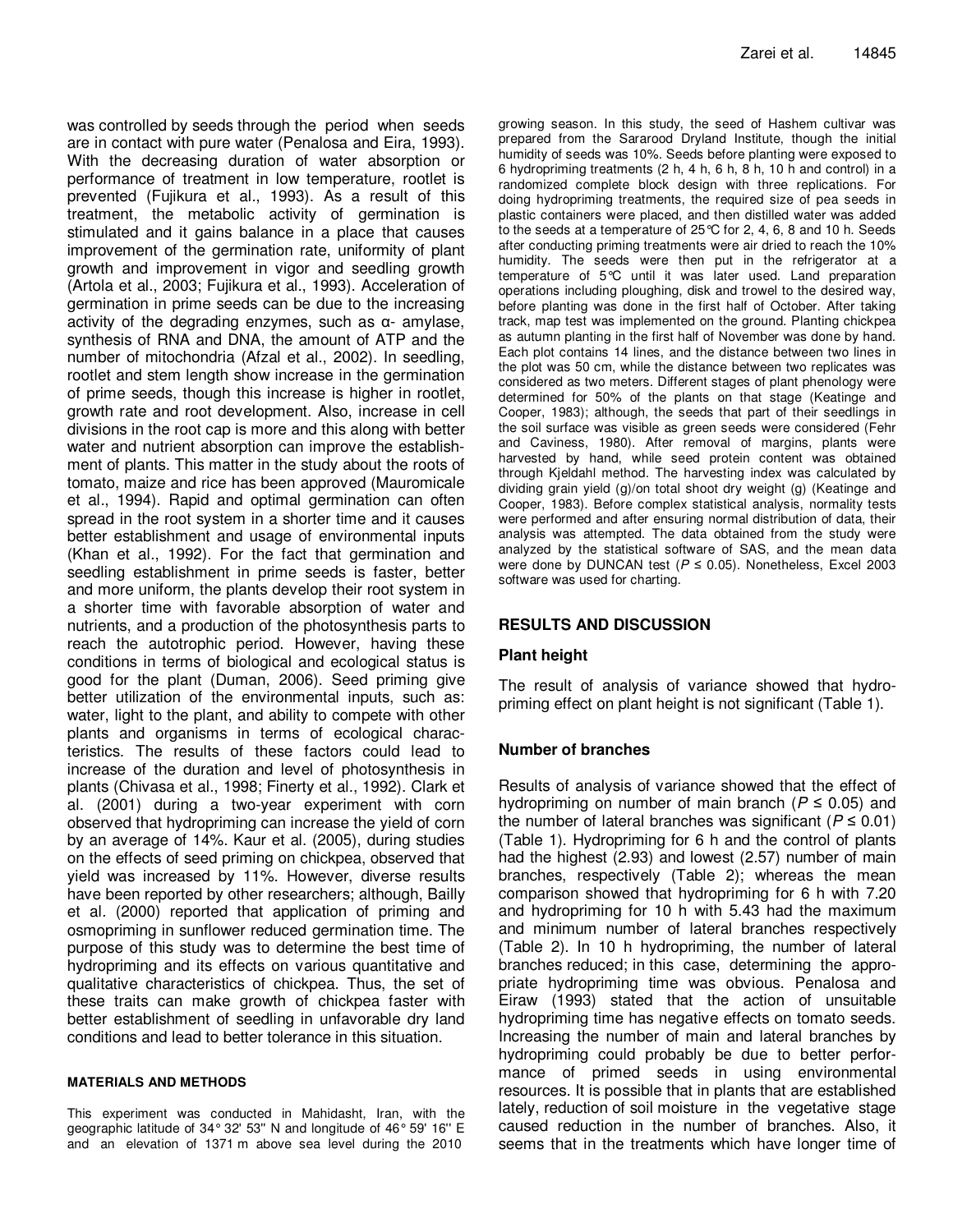| Source of<br>variation | Df.         | <b>Plant</b><br>height | <b>Number</b><br>of main<br>branches | <b>Number</b><br>of lateral<br>branches | <b>Number</b><br>of pod/<br>plant | <b>Number</b><br>of seed/<br>pod | <b>Number</b><br>οf<br>empty<br>pod | <b>Seed</b><br>thousand<br>weight | <b>Biological</b><br>vield | Grain<br>yield | <b>Harvesting</b><br>index |
|------------------------|-------------|------------------------|--------------------------------------|-----------------------------------------|-----------------------------------|----------------------------------|-------------------------------------|-----------------------------------|----------------------------|----------------|----------------------------|
| <b>Block</b>           |             | 2.58 <sup>ns</sup>     | $0.123*$                             | $0.635^{ns}$                            | .024ns                            | $0.0024$ ns                      | 0.802ns                             | 379.0ns                           | 163360.3ns                 | 14635.9**      | 22.18 <sub>ns</sub>        |
| Hydropriming           | $\mathbf b$ | 2.21 <sup>ns</sup>     | $0.097*$                             | .563**                                  | $112^*$                           | 0.0045ns                         | 0.223ns                             | 62.6ns                            | 255168.0*                  | 6177.6*        | 8.77 <sub>ns</sub>         |
| Error                  | 10          | .14                    | 0.028                                | 0.2237                                  | 3.315                             | 0.0074                           | 0.268                               | 167.59                            | 74830.5                    | 1784.0         | 9.35                       |
| CV                     |             | 3.2                    | 6.3                                  | 7.5                                     | 9.5                               | 7.8                              | 10.0                                | 4.2                               | 9.1                        | 5.5            | 11.8                       |

Table 1. Analysis of variance of various quantitative and qualitative traits in response to various hydropriming times in chickpea plant.

\*Significant at P ≤ 0.05; \*\*Significant at P ≤ 0.01; df: degree of freedom; CV: coefficient of variation.

**Table 2.** Effect of different hydropriming times on plant height, and the number of main and lateral branches in chickpea.

| Time (h) | Number of main branch | Number of lateral branch |
|----------|-----------------------|--------------------------|
|          | $2.57^{b}$            | $5.77^{b}$               |
| 2        | $2.57^{b}$            | $6.07^{b}$               |
|          | 2.90 <sup>a</sup>     | $7.13^{a}$               |
| 6        | 2.93 <sup>a</sup>     | 7.20 <sup>a</sup>        |
| 8        | $2.63^{ab}$           | 6.20 <sup>a</sup>        |
| 10       | $2.53^{b}$            | $5.43^{b}$               |

Each value is the mean of three replicates (Duncan's test,  $P \le 0.05$ ).

emergence, increasing temperature during vegetative growth caused the acceleration of the development and reduction of vegetative growth, which finally decreased the numbers of branches per plant.

# **Number of pods per plant**

The results of this study showed that the effect of hydropriming on the number of pods per plant was significant ( $P \le 0.05$ ) (Table 1). Hydropriming for 6 h (22.2) and the control (16.8) had the highest and lowest number of pods per plant, respectively (Figure 1). Bastia et al. (1999) reported that the use of hydropriming treatment in safflower increased the number of heads per plant, the number of seeds per head, and the seed thousand weight and yield. Moreover, the cause of differences in the number of pods in plant could be due to the prolonged period of bloom and pod formation at the right time. Since it was found that hydropriming affected the phenological stages of growth, the role of the indeterminate chickpea growth in this case was not good; although flowering in the suitable environmental condition can produce the number of fertile flowers and consequently more pods. Nonetheless, Tomar et al. (1982) stated that lateral branches had an important role in the production of pods.

# **Number of seeds per pod**

The analysis of variance showed that the effect of

hydropriming on the number of seeds per pod was not significant (Table 1). In the study of other researchers, it was also observed that the number of seeds per pod was often in the control of genetic characteristics but less influenced by the agronomic and environmental factors (McKenzie et al., 1995; Mohammadi et al., 2005).

# **Empty pods**

In this study, the result shows that the effect of hydropriming on empty pods per plant was not significant (Table 1).

# **Seed thousand weights**

The analysis of variance showed that the effect of hydropriming on seed thousand weight was not significant (Table 1), though Mckenzie and Hill (1995) reported that the operation did not affect the seed thousand weight.

# **Biological yield**

The effect of hydropriming on biological yield was significant ( $P \le 0.05$ ) (Table 1), in that hydropriming for 6 and 4 h with 3550.7 and 2776.5 kg/ha had the highest and lowest biological yield, respectively (Figure 2).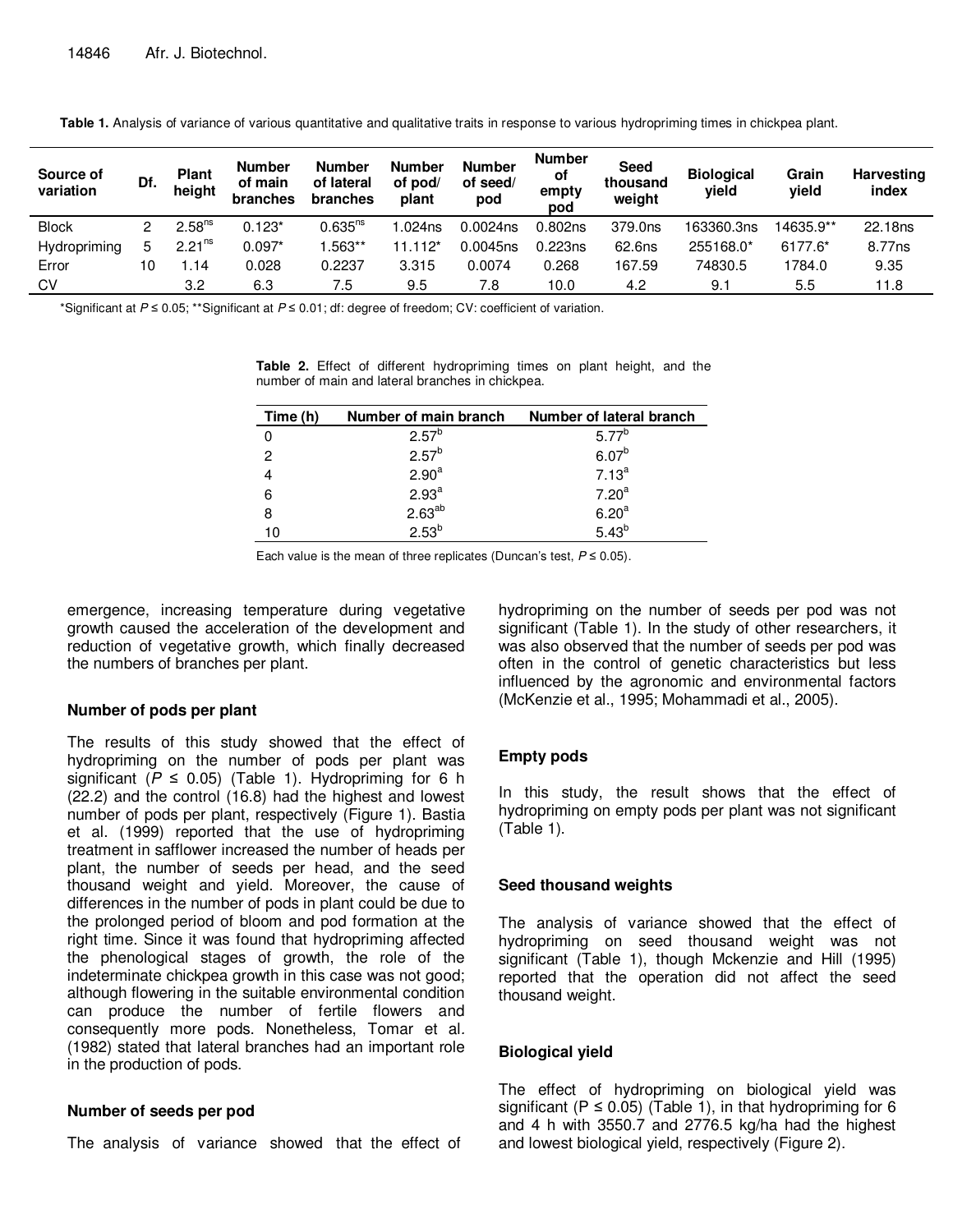

**Figure 1.** Effect of different hydropriming times on pods per plant in chickpea.



Time (h)

**Figure 2.** Effect of different hydropriming times on biological yield in chickpea.

#### **Grain yield**

The effect of hydropriming on grain yield was significant  $(P \le 0.05)$  (Table 1). Hydropriming for 6 and 4 h with 859.9 and 732.5 kg/ha had the highest and lowest yield respectively (Figure 3). These results confirm those of Nagar et al. (1998), Clark et al. (2001), Kaur et al. (2005) and Harris et al. (2001). The difference between the treatments may be due to differences in the number of pods per plant from different hydropriming applied treatments. Also, the prolonged period of flowering to pod forming in suitable environmental condition can increase the number of pods per plant and thus grain yield. Earliness trait in dryland areas causes flowering and pod forming occurrence when thermal stress and less moisture is present. The research has shown that legu-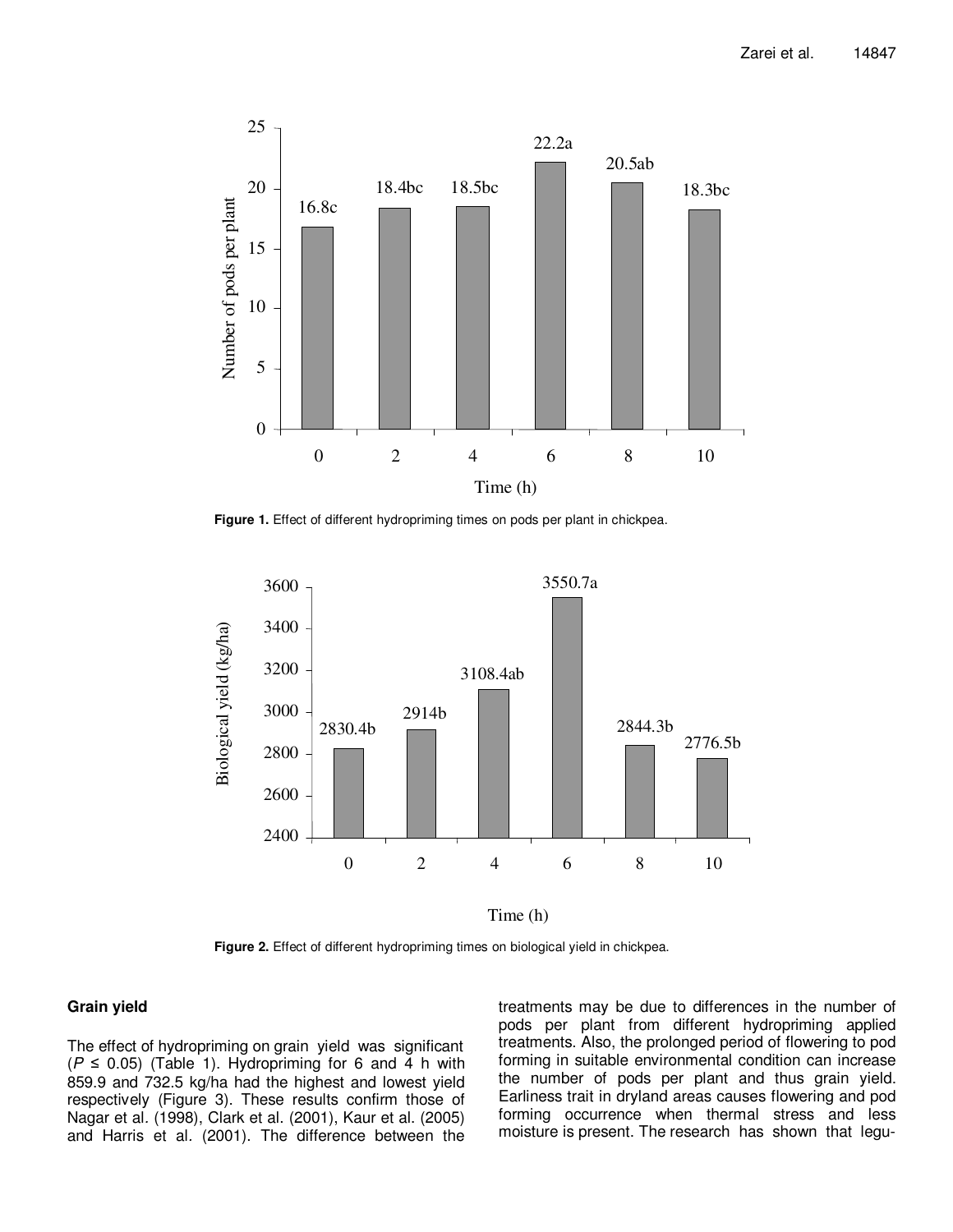

**Figure 3.** Effect of different hydropriming times on grain yield in chickpea.

mes yield fluctuations have a high dependence on weather condition at critical stages of growth, and dry and warm temperature caused reduction in plant growth (Saxena, 1990). Tomar et al. (1982) stated that the number of pods per plant is the highest part of chickpea yield.

# **Harvesting index**

In this study, it was observed that hydropriming effect on harvesting index was not significant (Table 1).

# **Seed protein**

In this study, the effect of hydropriming on percentage of seed protein was not significant (Table 3).

# **Phenological stages**

The phenological stages of chickpea were affected by hydropriming treatments. The effect of hydropriming on planting to emergence time, emergence to flowering and overall growth period ( $P \le 0.01$ ) and time of flowering to pod forming was significant ( $P \le 0.05$ ), but the time of pods forming to maturity was not affected by hydropriming treatments (Table 3). The control treatment and hydropriming for 6 h had the longest (16.3 days) and shortest (12.3 days) planting to emergence time, respectively (Table 4); thus, this result confirm those of Nagar et al. (1998), Bailly et al. (2000) and Farooq et al.

(2010). Rapid germination and seedling establishment in prime seeds caused plants to reach autotrophy stage in shorter time and give good competitive ability to the plant (Demir and Van De venter, 1999). Since the planting to emergence time was affected by the hydropriming treatments, the emergence date as compared to the control was different. In fact, we can say that hydropriming in addition to the stated effects has the same effect on the planting date as well. Planting date affects the phenological stages of pea, in that in dry conditions, it usually relies on stored moisture in the cultivated soil, and is associated with the increasing temperature in the end of the growing season (Saxena, 1990); although, short interval from planting to emergence is important in such circumstances. Control treatment and hydropriming for 6 h had the longest and shortest time from emergence to flowering for 55.3 and 48.7 days respectively (Table 4). It seems that in early establishment, vegetative and reproductive growth was faced with proper temperature and humidity, so the ability of plant to produce dry matter and create larger the reservoirs would be increased (Saxena, 1980). A study of mean comparison (Table 4) shows that hydropriming of 6 h and control treatment had the longest and shortest period from flowering to pod forming time for 13.67 and 11 days, respectively. Progress of the developmental stages of chickpea is associated with the increasing temperature and day length. Also, evapotranspiration during reproductive growth increased and the plant faced with limited soil moisture caused the plant reproductive period to reduce. Control treatment and hydropriming for 6 h had the longest and shortest growth period (planting to maturity) for 102.7 and 95 days, respectively (Table 4).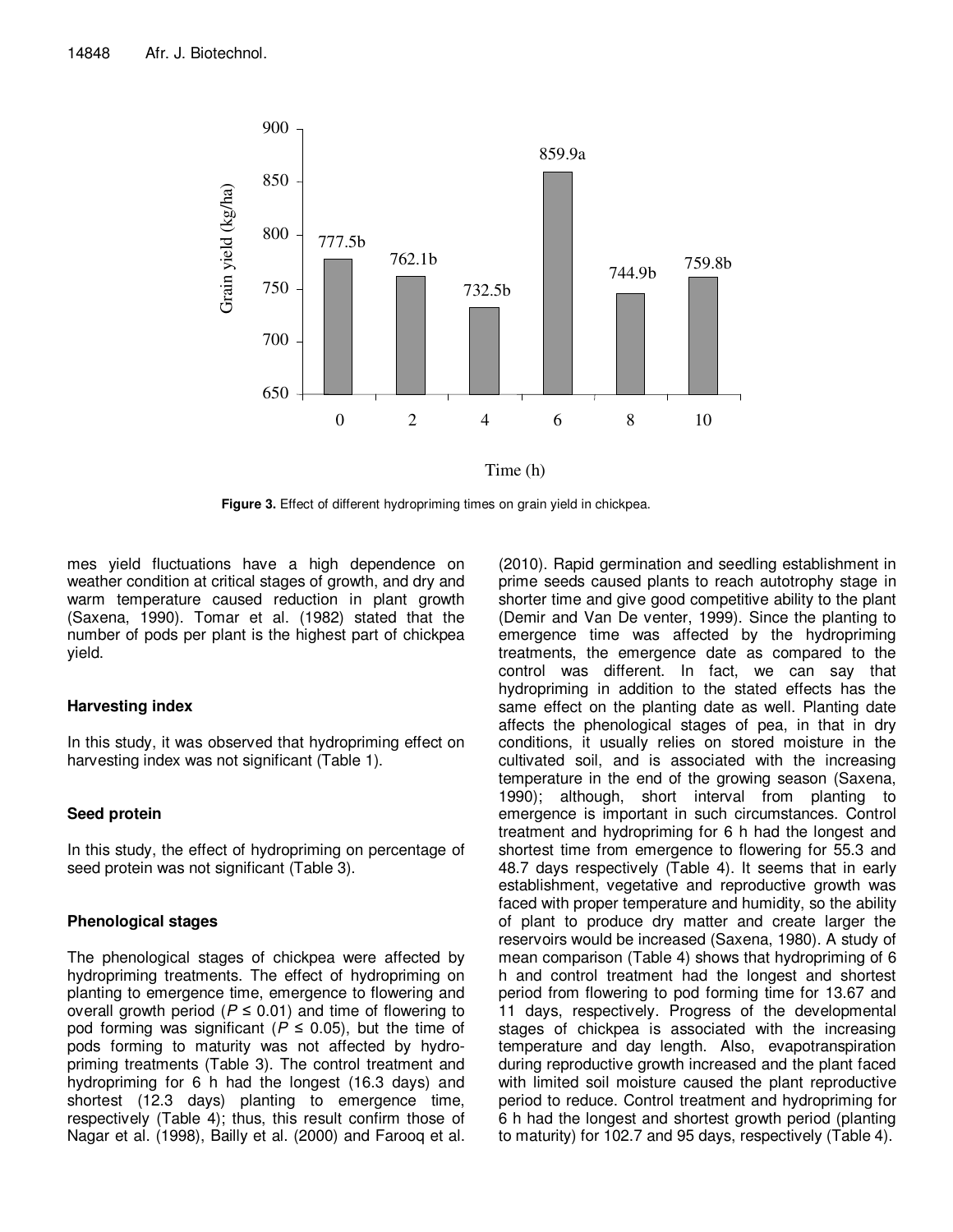| Source of<br>variation | Df. | <b>Planting to</b><br>emergence | <b>Emergence to</b><br>flowering | Flowering to pod<br>formina | Pod forming to<br>maturity | <b>Maturity</b> | Seed<br>protein |
|------------------------|-----|---------------------------------|----------------------------------|-----------------------------|----------------------------|-----------------|-----------------|
| <b>Block</b>           |     | $0.389$ <sup>ns</sup>           | $26.0*$                          | $.556$ <sup>ns</sup>        | $0.056^{ns}$               | 18.67*          | $0.329^{ns}$    |
| Hydropriming           | 5   | 7.389**                         | 28.77**                          | $3.289*$                    | .689 <sup>ns</sup>         | $32.67**$       | $0.490^{ns}$    |
| Error                  | 10  | .056                            | 4.67                             | 0.956                       | 2.322                      | 3.53            | .322            |
| <b>CV</b>              |     |                                 | 3.8                              | 8.0                         |                            | و.،             | 4.5             |

**Table 3.** Analysis of variance of phenological stages and seed protein in response to various hydropriming times in chickpea plant.

\*Significant at  $P \le 0.05$ ; \*\*significant at  $P \le 0.01$ ; df: degree of freedom; CV: coefficient of variation.

**Table 4.** Effect of different hydropriming times on the time from planting to emergence, emergence to flowering, flowering to pod forming, pods forming to maturity and growth duration (per day) in chickpea.

| Time<br>(h) | <b>Planting to</b><br>emergence (day) | <b>Emergence to</b><br>flowering (day) | <b>Flowering to pod</b><br>forming (day) | Forming pods to<br>maturity (day) | <b>Growth duration</b><br>(day) |
|-------------|---------------------------------------|----------------------------------------|------------------------------------------|-----------------------------------|---------------------------------|
|             | 16.3 <sup>a</sup>                     | $55.3^{a}$                             | 11. $0^\circ$                            | 20.0 <sup>a</sup>                 | $102.7^a$                       |
| 2           | 15.3 <sup>a</sup>                     | 53.3 <sup>a</sup>                      | $11.7^{bc}$                              | 20.7 <sup>a</sup>                 | $101.0^{ab}$                    |
| 4           | 14.7 <sup>a</sup>                     | 52.7 <sup>ab</sup>                     | $11.7^{bc}$                              | 19.3 <sup>a</sup>                 | $98.3^{bc}$                     |
| 6           | $12.3^{b}$                            | 48.7 <sup>c</sup>                      | $13.7^a$                                 | 20.3 <sup>a</sup>                 | $95.0^\circ$                    |
| 8           | $12.7^{b}$                            | 49.0 <sup>bc</sup>                     | $13.3^{ab}$                              | 20.3 <sup>a</sup>                 | 95.3 <sup>c</sup>               |
| 10          | $15.0^a$                              | 56.0 <sup>a</sup>                      | 12.0 <sup>abc</sup>                      | 18.7 <sup>a</sup>                 | $101.7^{ab}$                    |

Each value is the mean of three replicates (Duncan's test,  $P \le 0.05$ ).

It seems that rapid germination and appropriate establishment of plant caused the plant to finish its vegetative and reproductive growth in a shorter time. It is possible that in the treatments which have longer emergence time, increasing temperature during vegetative period causes reduction of the vegetative growth which resulted in reduction of the crop growth period. Thus, changes in the phenological stages can affect plant growth and yield ultimately. The prolonged period and pod forming and its compatibility with favorable environmental conditions can improve the number of pods per plant which is one of the main components of yield that can consequently increase the yield. However, it seems that the role of the indeterminate growth of chickpea also has no influence in this case.

#### **REFERENCES**

- Afzal A, Basra MA, Ahmad N, Warraich EA (2002). Effect of priming and growth regulator treatments on emergence and seedling growth of hybrid Maize (Zea mays L.). Int. J. Agric. Biol. 4: 303-306.
- Artola A, Carrillo-Castaneda G, Santos GDL (2003). Hydropriming: a strategy to increase Lotus corniculatus L. seed vigor. Seed Sci. Technol. 31: 455-463.
- Bailly C, Benamer A, Cornineau F, Come D (2000). Antioxidant systems in sunflower (Helianthus annuus L.) seeds as affected by priming. Seed Sci. Res. 10: 35-42.
- Bastia DK, Rout AK, Mohanty SK, Prusty AM (1999). Effect of sowing date, sowing methods and seed soaking on yield and oil content of rainfed safflower grown in Kalahandi, Orissa. Indian J. Agron. 44: 621-623.
- Chivasa W, Harris D, Chiduza C, Nymudeza P (1998). Agronomic practices, major crops and farmers perceptions of the importance of

good stand establishment in musikavanhu. J. Appl. Sci. 4(2): 109- 125.

- Clark LJ, Whalley WR, Ellis J, Dent K, Rowse HR, Savage WF, Murungu FS, Chiduza C (2001). On-farm seed priming in maize: a physiological evaluation. Seven Eastern and Southern Africa Regional Maize Conference. 11-15 February. pp. 268-273.
- Demir I, Oztokat c (2003). Effect of salt priming on germination and seedling growth at low temperatures in watermelon seeds during development. Seed Sci. Technol. 31: 765-770.
- Demir I, Van De Venter HA (1999). The effect of priming treatments on the performance of watermelon (Citrullus lanatus (Thunb.) Matsum. and Nakai) seeds under temperature and osmotic stress. Seed Sci. Technol. 27: 871-875.
- Duman I (2006). Effects of seed priming with PEG and  $K_3Po_4$  on germination and seedling growth in Lettuce. Pak. J. Biol. Sci. 9(5): 923-928.
- Farooq M, Basra SMA, Tabassum R, Ahmad N (2006). Evaluation of seed vigour enhancement techniques on physiological and biochemical techniques on physiological basis in coars rice (Oriza sativa L.). Seed Sci. Technol. 34: 741-750.
- Fehr WR, Caviness CE (1980). Stage of soybean development. Iowa Crop. Exp. Serr. Agric. Home Econ. Exp. Stn. Spc. Rep. p. 80.
- Finerty TL, Zajick JM, Hussery MA (1992). Use of seed priming to by pass stratification reguirements of three aquilegia species. Hort. Sci. 27: 310- 313.
- Frett JJ, Pill WG (1991). Germination characteristics of osmotically primed and stored impatiens seeds. Scietia Horticulture, 26: 1158- 1169.
- Fujikura Y, Kraak HL, Basra AS, Karssen CM (1993). Hydropriming, a simple and inexpensive priming method. Seed Sci. Technol. 21: 639- 642.
- Harris D, Raghuwanshi BS, Gangwar JS, Singh SC, Joshi KD, Rashid A, Hollington PA (2001). Participatory evaluation by farmers of onfarm seed priming in wheat in India, Nepal and Pakistan. Exp. Agric. 37: 403-415.
- Kaur S, Gupta AK, Kaur N (2005). Seed priming increases crop yield possibly by modulating enzymes of sucrose metabolism in chickpea. J. Agron. Crop Sci. 191: 81-87.
- Keatinge JDH, Cooper PJM (1983). Kabuli chickpea as a winter-sown